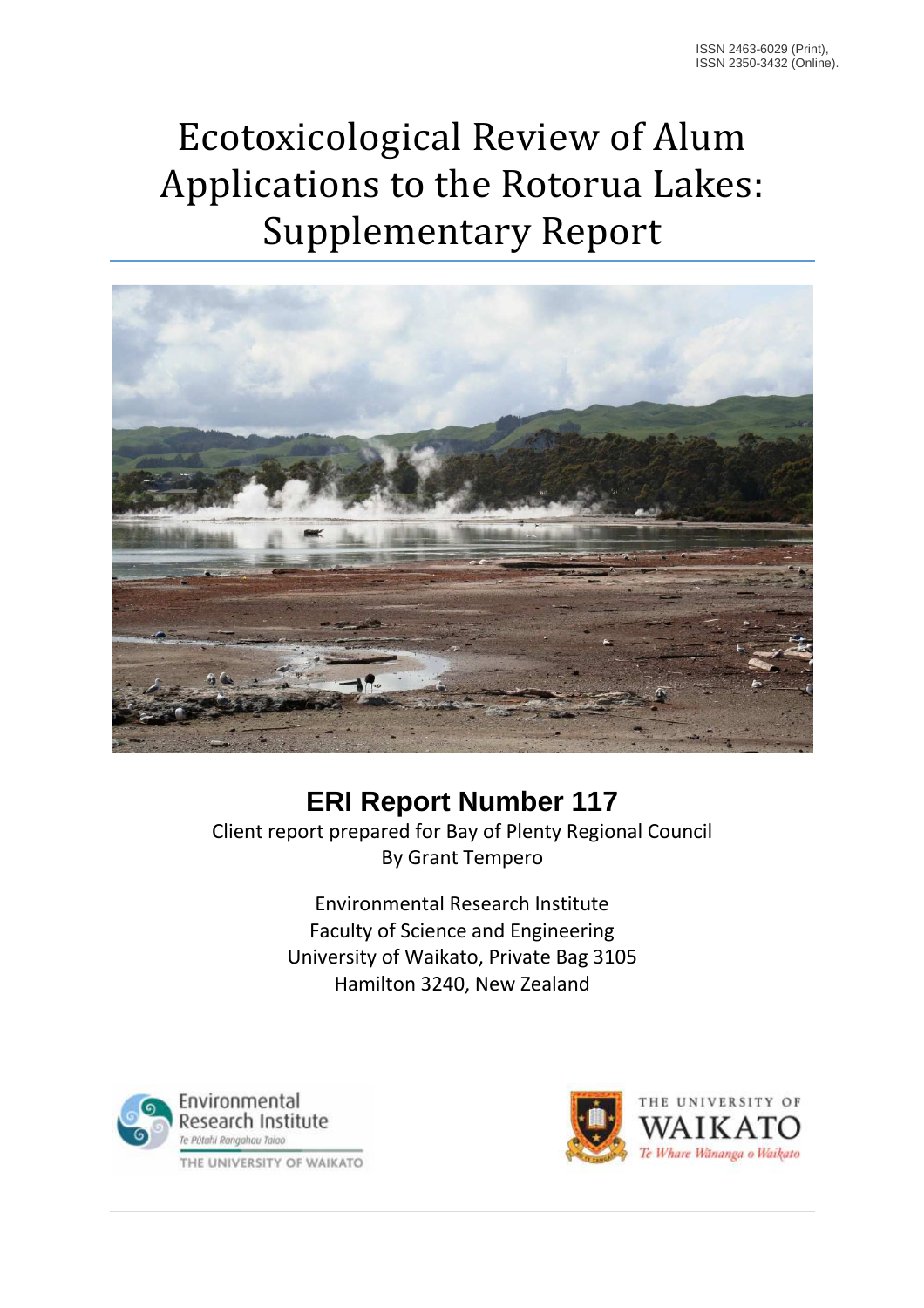#### **Cite report as:**

Tempero, G.W. 2018. Ecotoxicological Review of Alum Applications to the Rotorua Lakes: Supplementary Report. ERI Report No. 117. Client report prepared for Bay of Plenty Regional Council. Environmental Research Institute, Faculty of Science and Engineering, University of Waikato, Hamilton, New Zealand. 17 pp.

Disclaimer:

The information and opinions provided in the report have been prepared for the Client and its specified purposes. Accordingly, any person other than the Client, uses the information and opinions in this report entirely at their own risk. This report has been provided in good faith and on the basis that reasonable endeavours have been made to be accurate and not misleading and to exercise reasonable care, skill and judgment in providing such information and opinions.

Neither The University of Waikato, nor any of its employees, officers, contractors, agents or other persons acting on its behalf or under its control accepts any responsibility or liability to third parties in respect of any information or opinions provided in this report.

*Reviewed by: Approved for release by:* 

 $N. 1$ 

Associate Professor **Acting Director** Acting Director

Environmental Research Institute Environmental Research Institute

 $770$ 

**Nick Ling 32 and 22 and 23 and 24 and 24 and 25 and 26 and 26 and 26 and 26 and 26 and 26 and 26 and 26 and 26 and 26 and 26 and 26 and 26 and 26 and 26 and 26 and 26 and 26 and 26 and 26 and 26 and 26 and 26 and 26 and 2** 

University of Waikato University of Waikato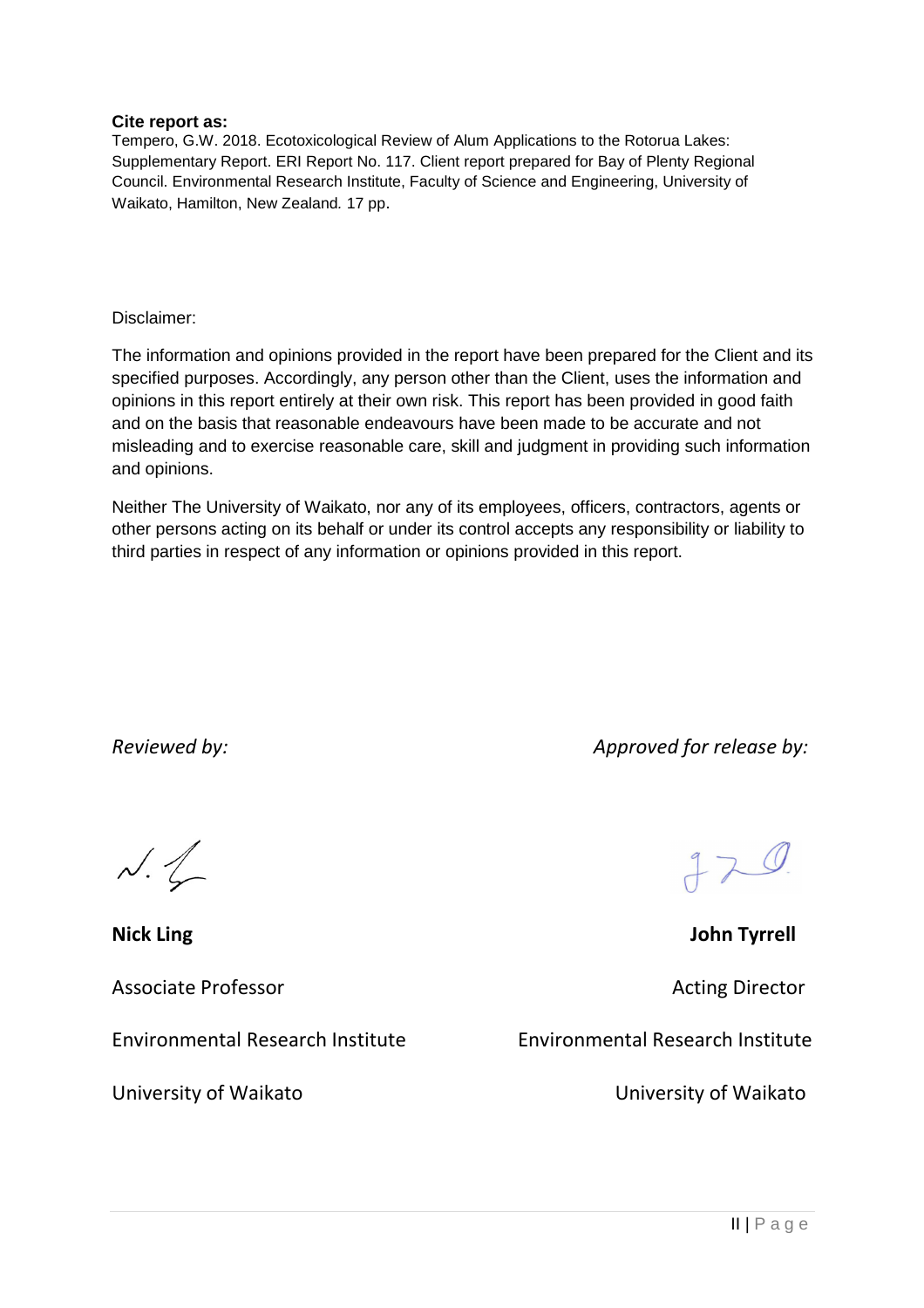# **Executive Summary**

This report is intended to supplement the original 2015 report "Ecotoxicological Review of Alum Applications to the Rotorua Lakes" published as Environmental Institute Report Number 52 by the University of Waikato. A number of relevant studies published since 2015 regarding toxicological effects of aluminium (Al) are reviewed, and aspects specific to Lake Rotorua which were identified during the Plan Change 10 science review conducted by Professor Warwick Vincent for the Bay of Plenty Regional Council in 2018 including;

- 1) Are the aluminium concentrations used in toxicological testing relevant to the low concentration of aluminium measured in the water of Lake Rotorua?
- 2) Given Lake Rotorua has a low buffering capacity, are pH shifts driven by algal bloom photosynthesis likely to result in toxic aluminium complexes?
- 3) What is the potential for long-term chronic toxicological effects, particularly on downstream receiving ecosystems?
- 4) What is the effect of natural geothermal sources of aluminium in Sulphur Bay?

Since 2015, significant advances have been made in determining toxic thresholds for Al, particularly chronic effects. The United States Environmental Protection Agency (USEPA) has recently published as series of studies (i.e., Cardwell et al. 2018, DeForest et al. 2018, Gensemer et al. 2018, Wang et al. 2018) covering acute and chronic toxicological testing on eight aquatic species under a wide range of environmental conditions and total aluminium concentrations, including those common to Lake Rotorua (i.e., water hardness 14 mg  $L^{-1}$  (as CaCO<sub>3</sub>); dissolved organic matter 2 mg L<sup>-1</sup>, pH 6.8; total Al ~0.020 mg L<sup>-1</sup>. This work resulted in the publication of a multiple linear regression (MLR) model developed to predict chronic Al toxicity under varying conditions of dissolved organic matter (DOM), pH and water hardness (. The model predicts the likely total aluminium concentrations hazardous to 5% (HC5) of species or genera for a range of pH's. The HC5 value is a statistically derived value from sensitivity data of multiple species to a single toxicant, and is similar to the Predicted No-Effect Concentration (PNEC) reported for single species toxicological tests. The mean total Al concentration in Lake Rotorua (0.020 mg  $L^{-1}$ ) was found to be well below the calculated threshold for chronic toxicity effects based on the modelled HC5 estimates (from 0.045 mg  $L^{-1}$  at pH 6.5 to 0.644 mg  $L^{-1}$  at pH 8, under typical DOM and hardness conditions). Therefore, chronic toxicological effects from Al exposure are unlikely to occur under typical pH conditions in Lake Rotorua. However, caution should be used in applying these values as the data is not based on New Zealand species.

In poorly buffered eutrophic systems such as Lake Rotorua, diel pH cycling of up to 3 pH units (i.e., pH 6.5 – 9.5) is common. When pH >8, Al(OH)<sub>3</sub> converts to the more toxic Al(OH)<sub>4</sub><sup>-</sup> species, resulting in a lowering of the toxic threshold concentration at pH levels  $>8$ . Compared to acidic conditions there is relatively little research examining toxic effects of Al under alkaline conditions. Most research indicates that toxicity increases above pH 8, with acute effects becoming more prevalent above pH 9. However, given the low total Al concentrations in Lake Rotorua and comparatively short exposure times to high pH during algal blooms, acute Al toxicological effects resulting from phytoplankton driven diel shifts in pH are unlikely. However, it is recommended that chronic effects of combined total aluminium and short-duration alkaline pH shifts be further investigated to determine the potential osmoregulatory impacts on key species for Lake Rotorua.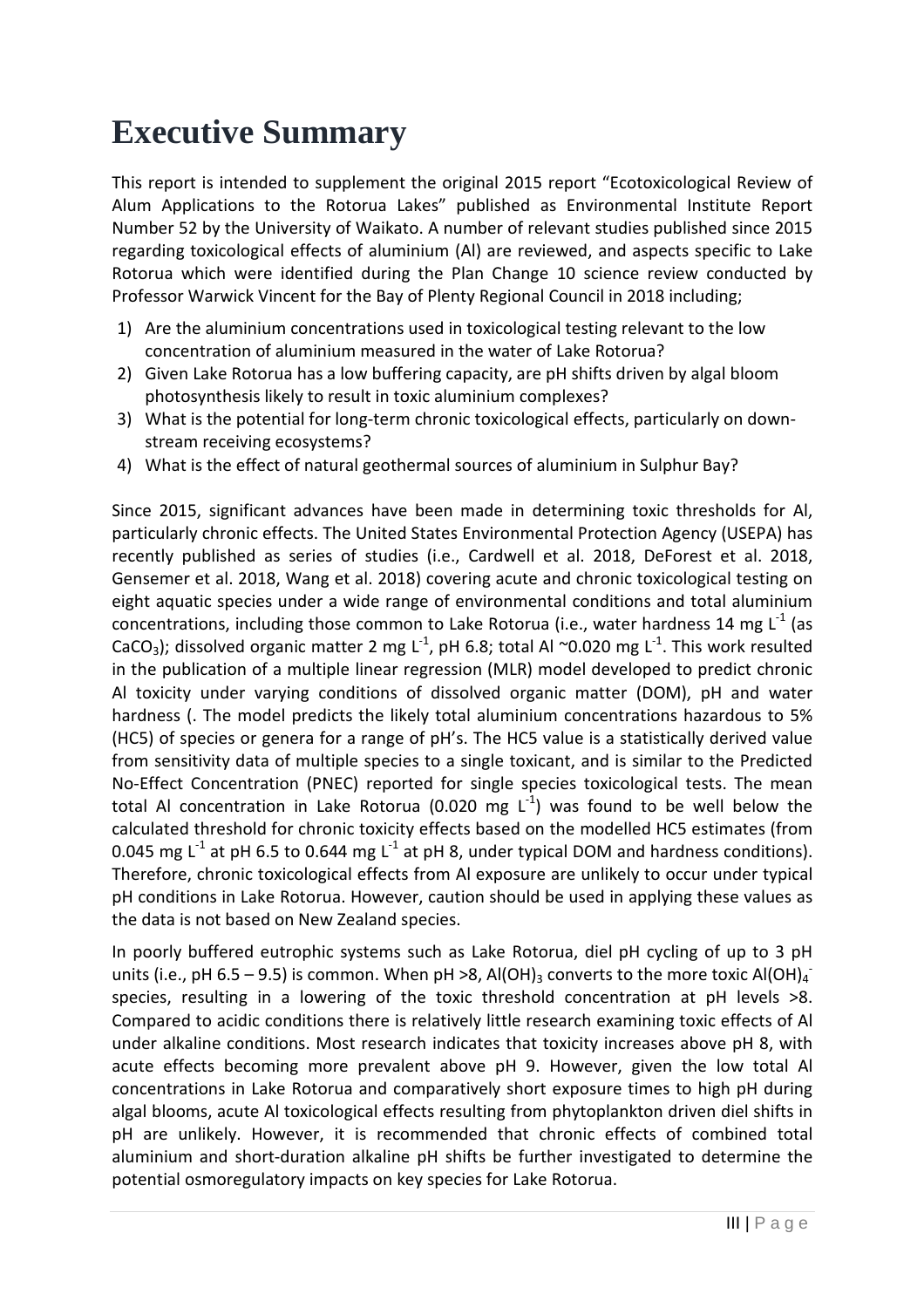Currently, there is no requirement for monitoring of potential downstream impacts in the Kaituna River or Ōngātoro/Maketu Estuary from alum dosing to Lake Rotorua. A total Al concentration of 0.08 mg  $L^{-1}$  measured at the half-way point of the Kaituna River in May 2008 (following dosing to the Utuhina Stream but prior to Puarenga Stream dosing) has been reported, well below predicted HC5 toxicity threshold. Notably, tributaries to the Lower Kaituna River appear to make greater contributions to total Al loading of the Kaituna River, with inflow concentrations ranging from 0.14 – 0.52 mg  $L^{-1}$ , presumably associated with increased suspended sediment levels. The ultimate discharge point of Lake Rotorua is the Ōngātoro/Maketu Estuary. Golding et al. (2015) proposed a guideline value of 0.024 mg total Al  $L^{-1}$  for 95% species protection, based on chronic effect values from 11 species covering six taxonomic groups. This value is well above the mean total Al concentration for Lake Rotorua, therefore direct impacts of alum dosing on organisms in the downstream receiving environment are unlikely, however toxicological impacts may be occurring due to the contributing high total Al in some tributaries of the Kaituna River.

Concentrations of total aluminium in the Sulphur Bay area of Lake Rotorua are naturally high (>1 mg  $L^{-1}$ ) due to geothermal fluid infiltration. This has produced an area of naturally low aquatic biodiversity due to the low pH ( $\approx$ 3) and prevalence of highly toxic Al<sup>3+</sup>. However, these effects are negated at the mouth of bay where the geothermally influenced waters mix with water from the main lake body. At this point normal lake diversity can be observed. No adverse effects have been observed from alum dosing of the Puarenga Stream.

The cautious use of continuous low level alum dosing is an ecologically acceptable option for reducing phosphorus loading to Lake Rotorua. However, the low buffering capacity, soft water and low dissolved organic matter preclude bulk or widespread application of alum for phosphorus management. Under the present alum dosing regimen, impacts on downstream biota are unlikely due to low water column aluminium concentration. However, further evaluation of potential toxic effects during phytoplankton driven diel pH cycling is recommended.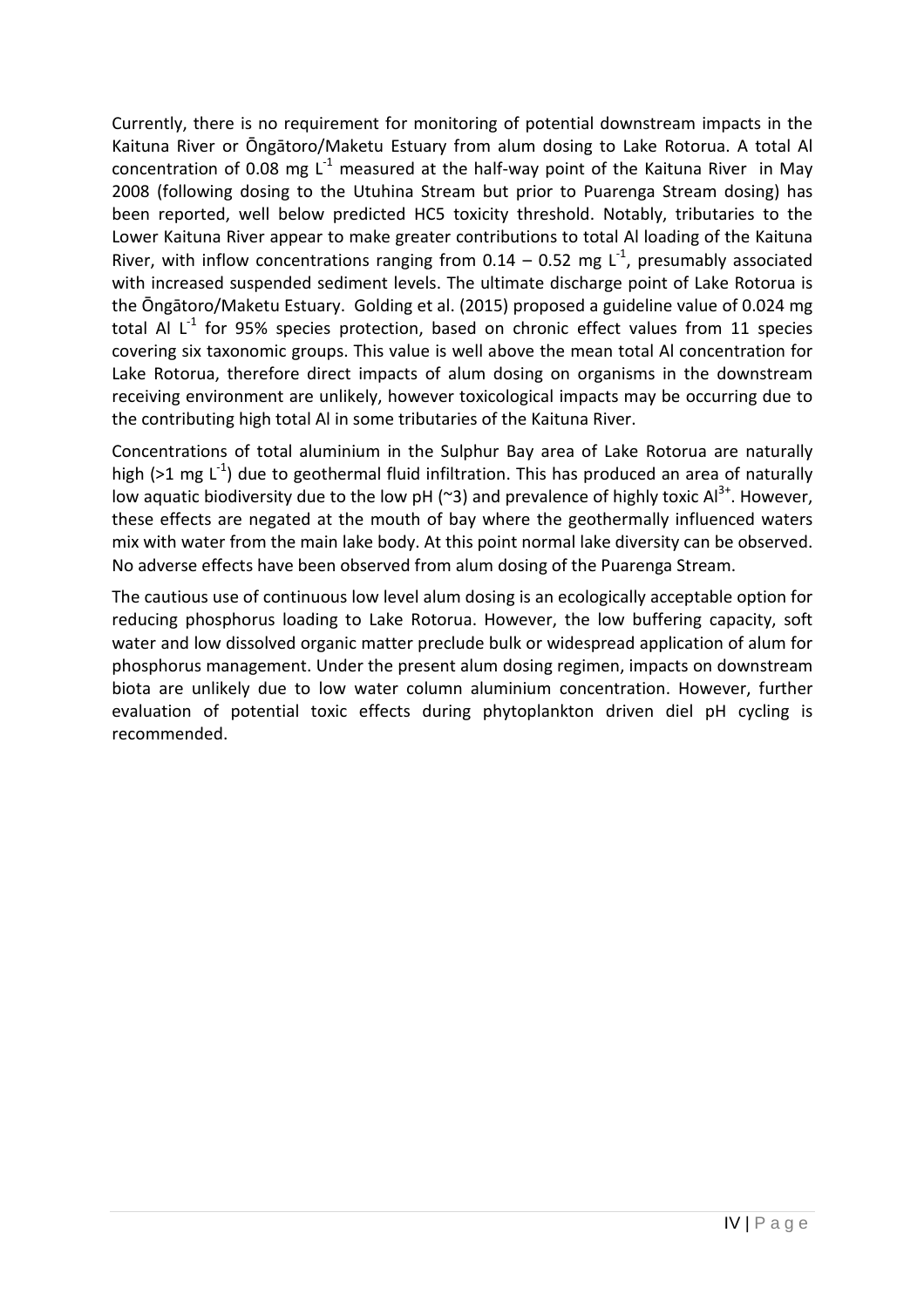# Table of Contents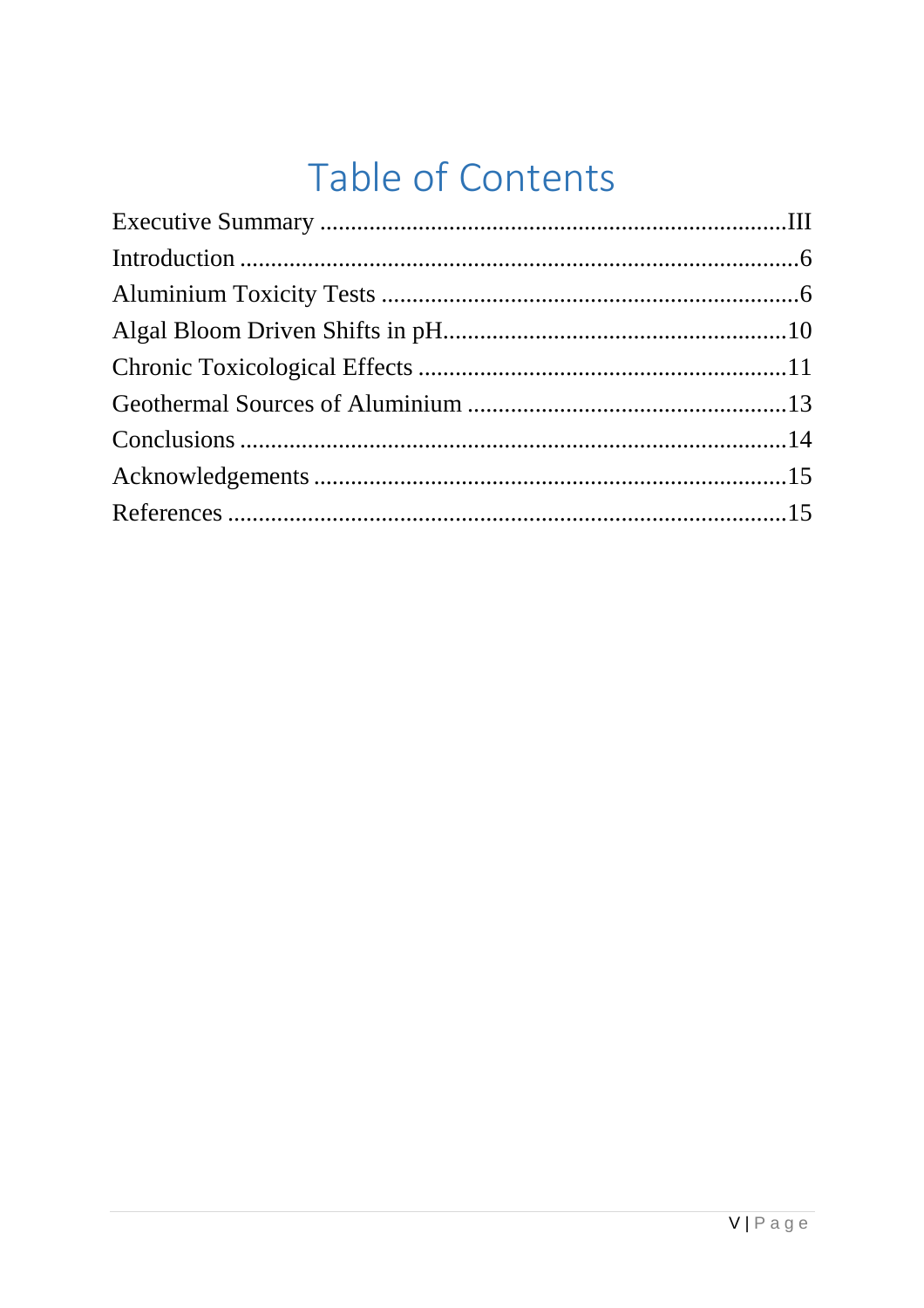# **Introduction**

The original report "Ecotoxicological Review of Alum Applications to the Rotorua Lakes" was published in 2015 (Tempero 2015. ERI Report number 52). That report concluded that the alum dosing programme for the Rotorua lakes was appropriately conservative due to the low buffering capacity of the lakes. The risk of acute aluminium (Al) toxicity was therefore minimal under the extant dosing regimen. It was also concluded that the risk of bioaccumulation and biomagnification were minimal provided pH levels are maintained above 6.0. However, the low buffering capacity of the lakes meant there was little capability to increase alum application rates. Finally, information examining the ecological effects of Al-floc formation and deposition was extremely limited, but dose rates to the Rotorua lakes were unlikely to form sufficient quantities of Al-floc to have a negative impact on lake biota.

Following the Plan Change 10 science review conducted by Professor Warwick Vincent for the Bay of Plenty Regional Council in 2018, several additional questions relevant to the renewal of alum dosing resource consents to Lake Rotorua in 2018 and 2019 were identified. A supplementary report was requested by the Bay of Plenty Regional Council to review relevant aluminium toxicity literature published since 2015, and to address the following questions specific to Lake Rotorua:

- 1) Are the aluminium concentrations used in toxicological testing relevant to the low concentration of aluminium measured in the main waters of Lake Rotorua?
- 2) Given the low buffering capacity of Lake Rotorua, are pH shifts driven by algal bloom photosynthesis likely to result in toxic aluminium complexes?
- 3) What is the potential for long-term chronic toxicological effects, particularly on downstream receiving ecosystems?
- 4) What is the effect of natural geothermal sources of aluminium in Sulphur Bay?

## **Aluminium Toxicity Tests**

Predicting aluminium (Al) toxicity in surface waters is an enduring and complex problem, inpart due to the interacting and potentially synergistic effects of pH, Al speciation, dissolved organic matter (DOM) and water hardness. Chemical forms of Al vary across the pH range of 3 to 10, resulting in changes in the toxicological mechanisms due to shifts in proportions of dissolved and precipitant Al species (Adams et al. 2018). For example, aluminium hydroxide  $AI(OH)$ <sub>3</sub> forms at around pH 7 and is more insoluble then Al species formed under acidic or alkaline pH values. At pH 7, toxicological effects are primarily due to accumulation and irritation of particulate  $AI(OH)$ <sub>3</sub> on gill surfaces, resulting excessive mucilage production and reduction of oxygen uptake (Sparling and Lowe 1996). In contrast, ionoregulatory effects predominate at higher (i.e., Al(OH<sub>4</sub>) and lower (Al(OH<sub>2</sub>)<sup>+</sup>) pH values and are synergistic with H<sup>+</sup> regulation (Gensemer and Playle 1999). A feature of these effects is that total aluminium concentrations must be significantly higher at near-neutral pH compared to acidic or alkaline pH's to elicit toxicological effects (Sparling and Lowe 1996, Gensemer et al. 2018). These dynamics compound the amount of testing required to determine Al toxicological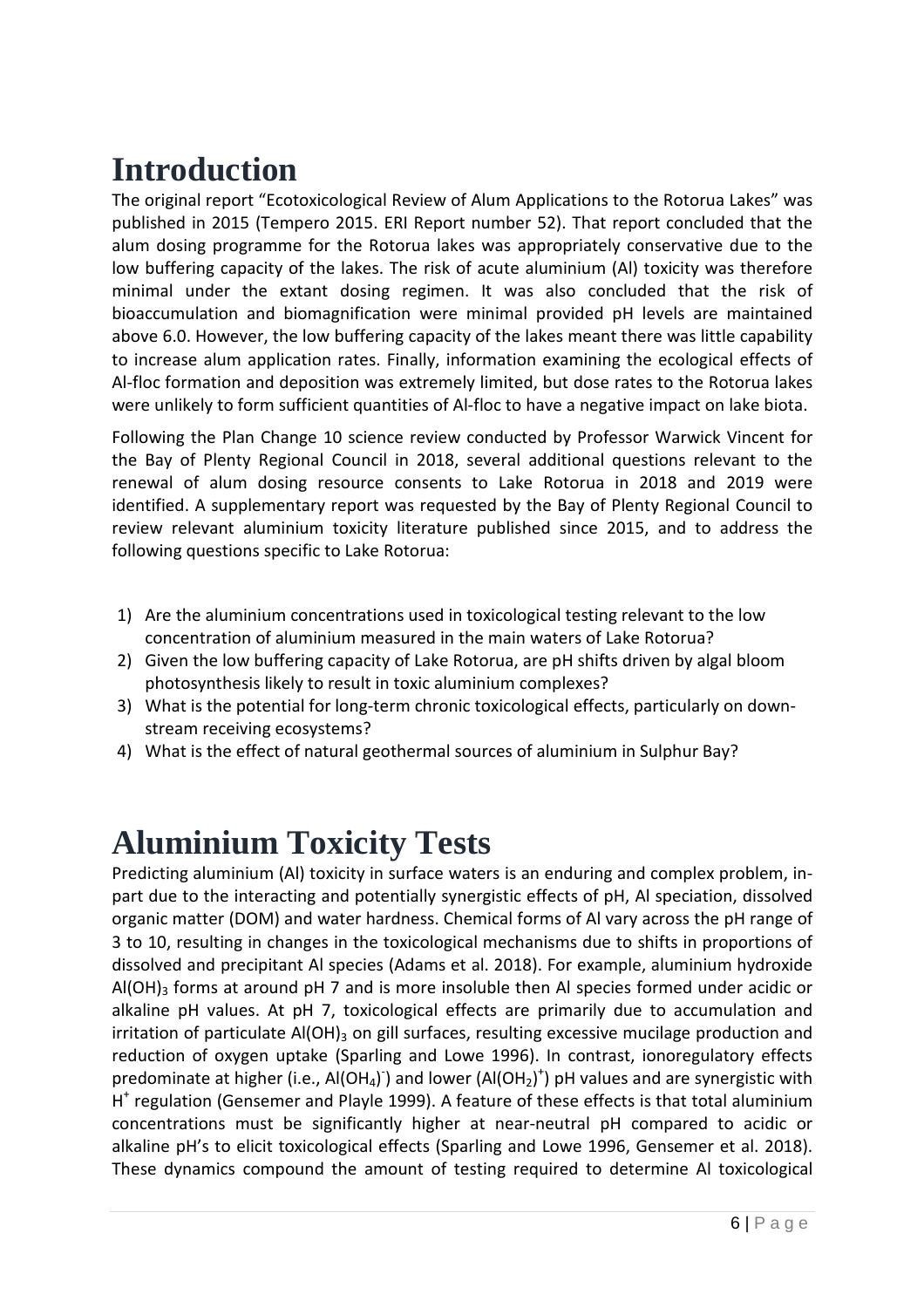thresholds, and result in differential thresholds dependent on a wide range of physical and chemical factors. For example, water hardness and DOM are two important modifying factors when evaluating Al toxicity. Increasing water hardness (calcium & magnesium as  $CaCO<sub>3</sub>$ ) is known to reduce aluminium toxicity to vertebrate and invertebrate species at neutral and acidic pH (Gundersen et al. 1994). Binding of calcium to the gill surface appears to be essential for proper maintenance of ionoregulatory systems (Gundersen et al. 1994, Gensemer and Playle 1999). The observed loss of electrolytes in fish and invertebrates exposed to low pH and Al may be due to the displacement of calcium from the gill surface by higher affinity AI and H<sup>+</sup> ions, and is mitigated by higher calcium concentrations in harder waters (McDonald et al. 1983, Sparling and Lowe 1996). Similarly, dissolved organic matter (DOM) decreases Al toxicity by acting as a complexing ligand: Al is bound by DOM and is kept in solution instead of accumulating on respiratory structures (Roy and Campbell 1997, Gensemer and Playle 1999, Winter et al. 2005).

To evaluate the relevance of Al concentrations used in toxicological testing to Lake Rotorua conditions, data collected by the Bay of Plenty Regional Council from two sites (Figure 1) for the period July 2011 – June 2017 were examined including pH, total Al, water hardness and DOM. Total Al and pH were sampled from surface water  $(0 - 6$  m) and bottom water (>20 m), while water hardness and DOM were determined from 6 m vertically integrated surface water samples (Table 1). There was no significant difference (t-test; P>0.05) in total Al between surface waters ( $0 - 6$  m) and bottom waters (>20 m) or between sites, therefore site data was pooled and summary statistics presented in (Table 1). There was no significant difference (t-test; P>0.05) in surface water and bottom water mean pH between sites, however, there was a significant difference (t-test; P<0.05) in mean pH between surface and bottom waters when site data was pooled (Table 1). Examination of total Al monitoring data for temporal trends from July 2011 – June 2017 found a seasonal increase in total Al during late winter – spring, likely associated with increased inflow, however, no significant change in Al concentration over time was observed (Seasonal Kendall Test; P<0.05) following deseasonalisation of the data (Figure 2).

**Table 1. Descriptive statistics for total aluminium, pH, water hardness (as CaCO3) and dissolved organic carbon measured at two Bay of Plenty Regional Council monitoring sites in Lake Rotorua from July 2011 – June 2017. There was no significant difference (P>0.05) in aluminium concentrations between sites and depths and data has been pooled. Mean pH was significantly different (P<0.05) between and surface and bottom waters (indicated by \*).**

| Depth                 | Variable                             | N   | Mean   | Median |       | Minimum Maximum | <b>Standard</b><br>deviation | 95% Confidence<br>interval |
|-----------------------|--------------------------------------|-----|--------|--------|-------|-----------------|------------------------------|----------------------------|
| Surface (0-6 m depth) |                                      |     |        |        |       |                 |                              |                            |
|                       | Dissolved organic matter (mg $L^1$ ) | 13  | 2.0    | 2.3    | 0.9   | 2.5             | 0.51                         | 0.31                       |
|                       | Total water hardness (mg $L^{-1}$ )  | 13  | 14.0   | 14.6   | 12.5  | 15.0            | 0.91                         | 0.55                       |
|                       | рH                                   | 259 | $6.9*$ | 6.9    | 5.3   | 8.7             | 0.35                         | 0.04                       |
| Bottom (>20 m depth)  |                                      |     |        |        |       |                 |                              |                            |
|                       | рH                                   | 122 | $6.8*$ | 6.8    | 6.1   | 7.7             | 0.24                         | 0.04                       |
| Pooled data           | Total aluminium (mg $L^{-1}$ )       | 262 | 0.020  | 0.018  | 0.004 | 0.013           | 0.011                        | 0.001                      |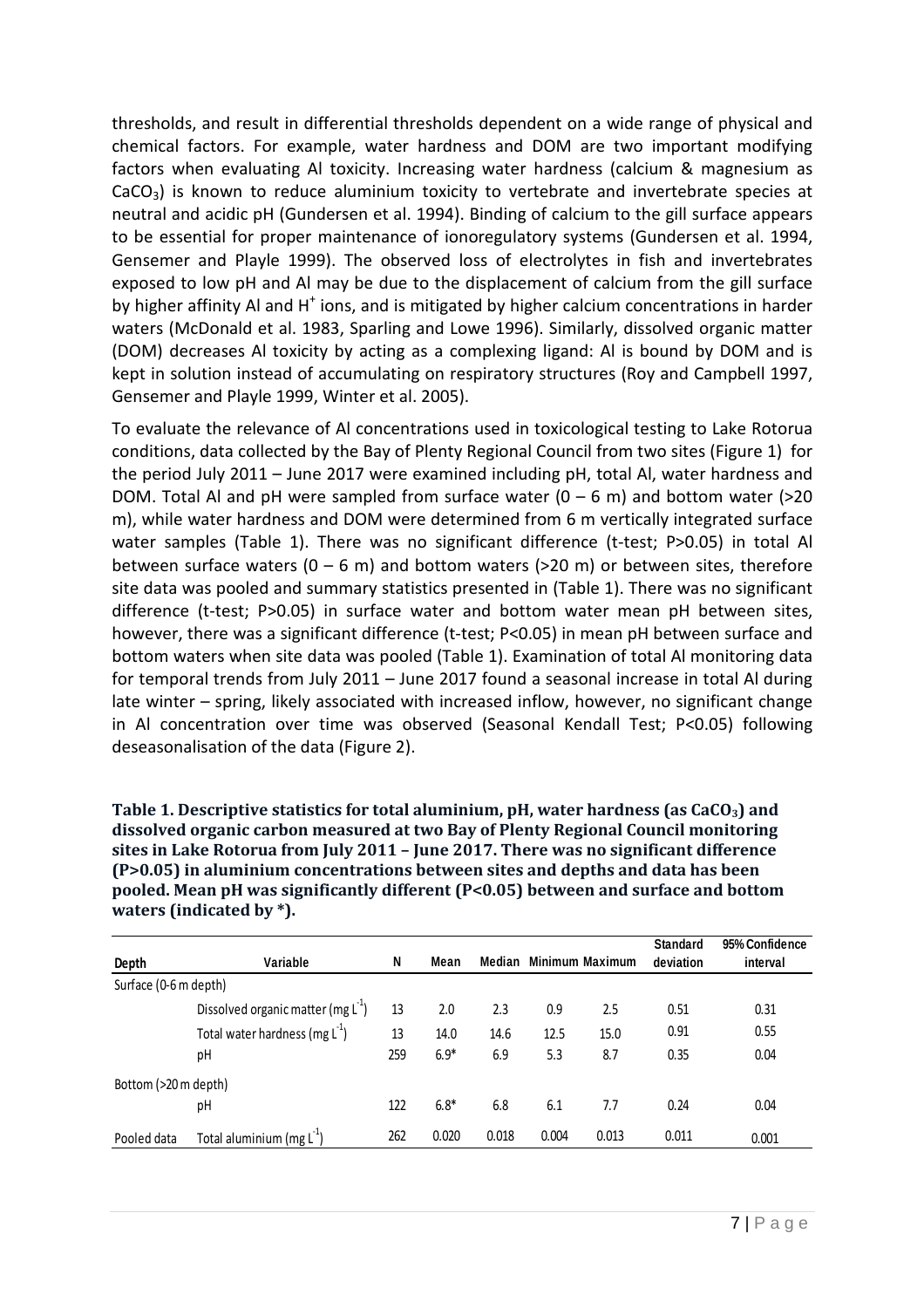

**Figure 1. Location of Bay of Plenty Regional Council monitoring sites for total aluminium, pH, water hardness, nitrogen, phosphorus and dissolved organic matter in Lake Rotorua.** 

In 1988 the United States Environmental Protection Agency (USEPA) published water quality criteria for the protection of aquatic organisms from the toxic effects of Al (USEPA 1988). To provide protection from chronic toxicity the USEPA recommended that the 4-day mean concentration of aluminium not exceed 0.087 mg  $L<sup>1</sup>$  more than once every 3 years when ambient pH is between 6.5 – 9.0, and aluminium not exceed 0.750 mg  $L^{-1}$  for more than 1hour when pH is 6.5 – 9.0 to avoid acute toxicity effects. This recommendation was based on acute toxicity data for 20 species of aquatic organisms and chronic toxicity data for five species (USEPA 1988). The majority of these toxicity tests were conducted under water hardness conditions of 47.4 mg L<sup>-1</sup> (as CaCO<sub>3</sub>) with a range of 14.9 – 220 mg L<sup>-1</sup>, DOM was not reported.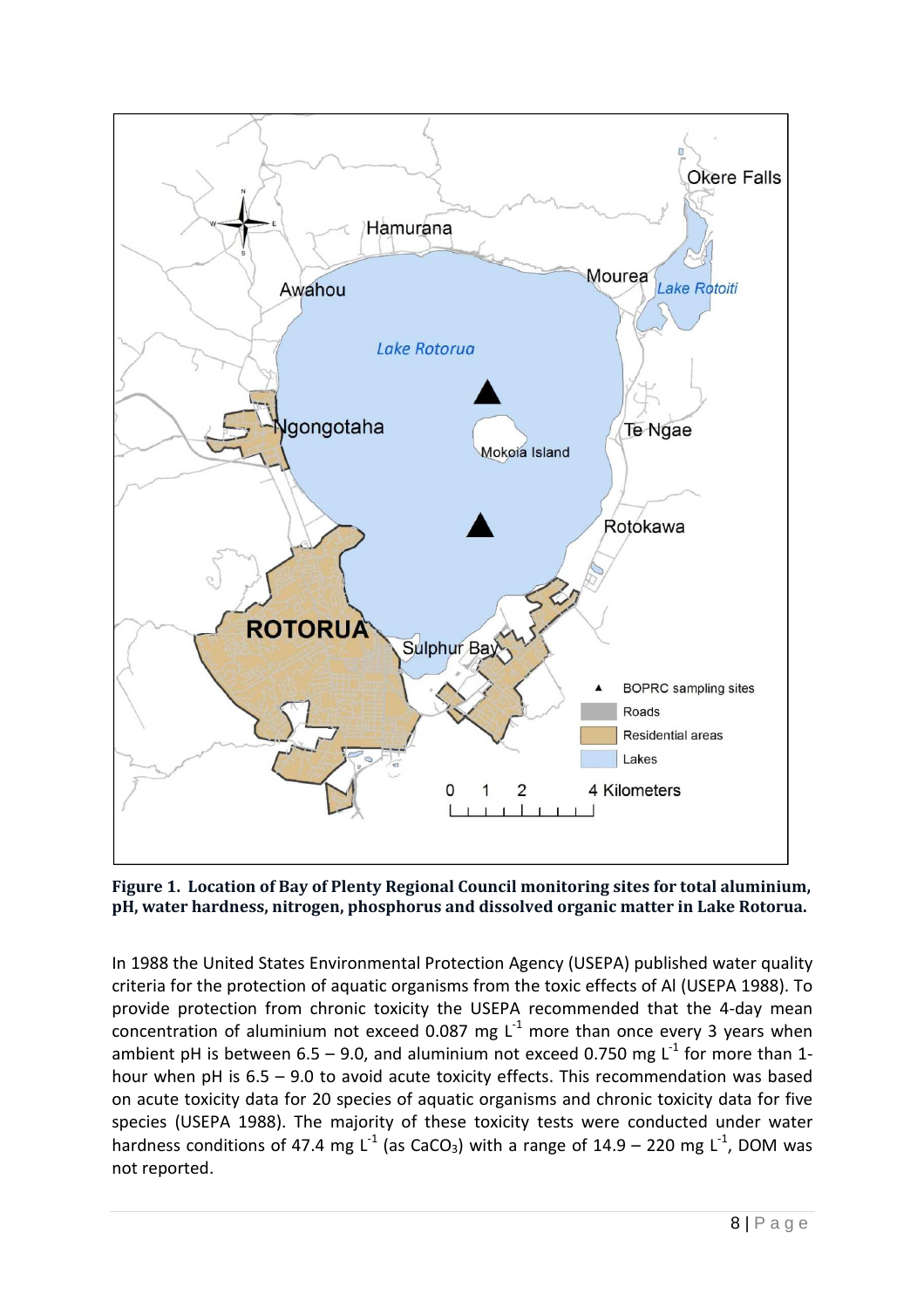

**Figure 2. Top. Seasonal trend in water column total aluminium concentrations in Lake Rotorua from July 2011 – June 2017 and, Bottom. Deseasonalised total aluminium**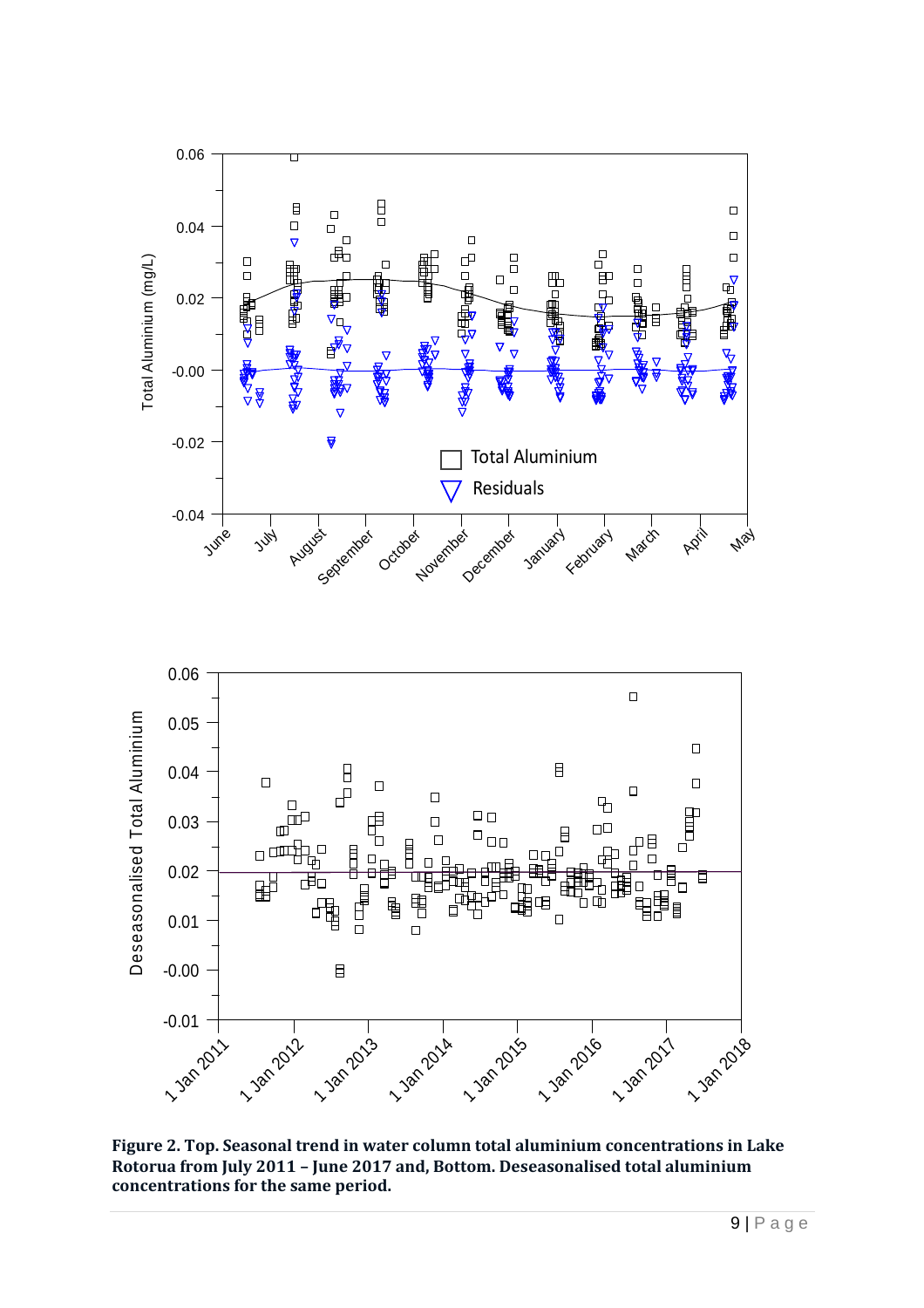Further Al toxicological testing was conducted by the USEPA from 2009 – 2015 to address data gaps for pH ranges more representative of typical natural waters (pH  $6 - 8$ ) and to focus on chronic toxicological effects (i.e., survival and growth effects at low Al concentrations for longer periods of time) (Adams et al. 2018). Eight freshwater species, including two fish species, five invertebrate species and one plant species were included in the testing. Water hardness ranged from 54 – 117 mg  $L^{-1}$  (as CaCO<sub>3</sub>), DOM was at or below 0.5 mg L<sup>-1</sup> and Al concentration ranges varied from  $0 - 0.45$  mg L<sup>-1</sup> for the amphipod *Hyalella azteca,* to  $0 - 10$  mg L<sup>-1</sup> for duckweed (*Lemna minor*) (Cardwell et al. 2018). From these data and additional published data, species-sensitivity distributions (SSDs) were developed to derive concentrations protective of 95% of tested species. A generic hazard concentration (not adjusted for Al bioavailability) of 0.0744 mg total Al  $L^{-1}$  was estimated using the SSD (Cardwell et al. 2018).

The conditions under which Al toxicological testing was conducted by the USEPA are similar to the prevailing conditions in Lake Rotorua. Water hardness levels in the USEPA testing can be primarily classified as slightly hard (17 – 60 mg L<sup>-1</sup>) compared to the soft (0 – 16 mg L<sup>-1</sup>) waters of Lake Rotorua (WHO 2009). Dissolved organic matter concentrations tested were minimal ( $\leq 2$  mg L<sup>-1</sup>), similar to reported levels for Lake Rotorua (Table 1). Tested Al and pH levels were also coincident with the ranges observed in the monitoring data for Lake Rotorua. The resulting USEPA recommended toxicological thresholds are higher than the observed mean total aluminium concentrations in both the surface and bottom waters of Lake Rotorua (Table 1). Therefore, it can reasonably be concluded that there is sufficient toxicological testing appropriate to Lake Rotorua conditions to evaluate the likely risk of Al toxicity from alum dosing.

# **Algal Bloom Driven Shifts in pH**

Lake Rotorua has a limited buffering capacity resulting in reduced resistance to pH changes. In poorly buffered eutrophic systems, diel pH cycling is common as uptake of  $CO<sub>2</sub>$  for photosynthetic processes during the day drives pH up, followed by respiratory  $CO<sub>2</sub>$  release during the night pushing the pH down through the formation of carbonic acid (Maberly 1996, Heini et al. 2014). During these events, diurnal pH shifts of up to three units have been observed (Heini et al. 2014). An example of pH variability in relation to algal bloom formation in Lake Rotorua can be observed in data from the BOPRC monitoring buoy from 4 March – 14 April 2017 (Figure 3). Significant diel variation up to 3 pH units can be observed from 15 March – 30 March 2017, coinciding with an increase in chlorophyll as determined by fluorescence measurements.

Below pH 9.5, chronic toxicological effects (i.e., increased blood glucose concentration and about 30% increase in blood haematocrit after 3 weeks) from  $AI(OH)_4$  have been reported for Atlantic salmon (*Salmo salar*) at total Al concentrations of 0.35 mg Al L−1 but no acute effects were observed (Poléo and Hytterød 2003). Recent Al toxicological testing conducted at pH 8 by Gensemer et al. (2018) for the cladoceran *Ceriodaphnia dubia*, green alga *Pseudokirchneriella subcapitata* and fathead minnow (*Pimephales promelas*) found low acute mortality for *C. dubia* and *P. subcapitata* at concentrations above 1.5 mg Al L<sup>-1</sup> and the 10% effect concentration (EC10) for growth in fathead minnow was 4.67 mg Al L<sup>-1</sup>. Despite this, Al toxicity under alkaline conditions remains comparatively unexplored,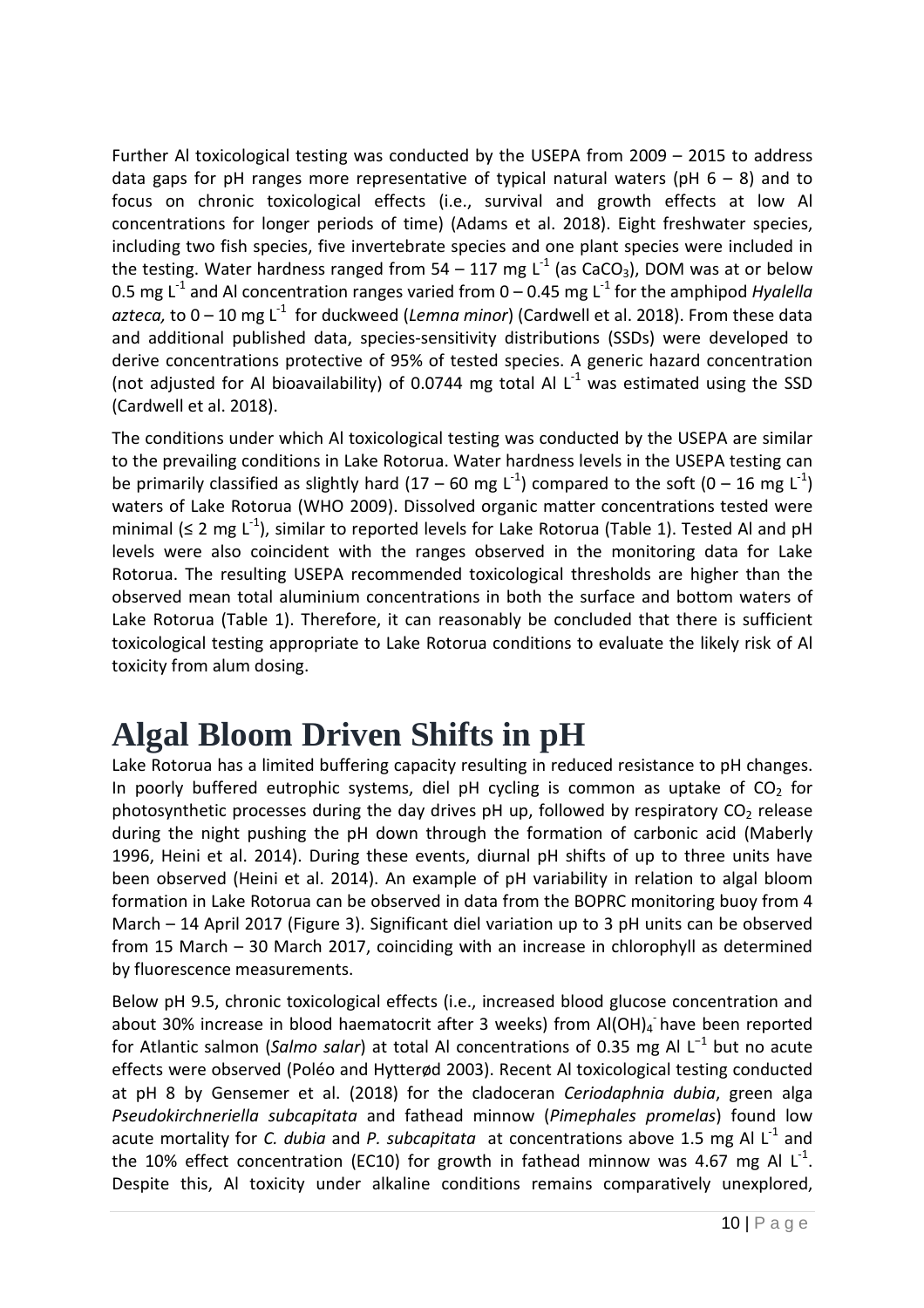primarily due to the low number of alkaline freshwater systems with low  $Ca^{2+}$ concentrations, and the apparent higher acute toxicity thresholds for Al above pH 8. In addition, determination of toxicological effects above pH 9 is further complicated by osmoregulatory disruption by pH alone (Winter et al. 2005).



**Figure 3. Example of pH variation in Lake Rotorua surface water (0.5 m) in response to algal bloom formation. 15-minute interval data obtained from the Bay of Plenty Regional Council Lake Rotorua automated monitoring buoy.**

Given the low total Al concentrations in Lake Rotorua and comparatively short exposure times to high pH during algal blooms, acute Al toxicological effects resulting from diel shifts in pH are unlikely. However, it is possible that such diel shifts in pH could impact the osmoregulation of aquatic fauna resulting in chronic effects due to osmoregulatory stressors such as Al(OH)<sub>4</sub><sup>-</sup> (Shaw 1981, West et al. 1997, Barile et al. 2016, Garcia-Garcia et al. 2017). It is recommended that chronic effects of combined total aluminium and short-duration alkaline pH shifts be further investigated to determine the potential osmoregulatory impacts on key species.

## **Chronic Toxicological Effects**

The primary objective of toxicological testing is to determine thresholds for toxicological impacts through variations in concentration and duration of exposure for a given substance. Chronic toxicological testing of aquatic organisms is not widely carried out due to logistical considerations and the potential for confounding effects from captivity stress (Eggen et al. 2004). Chronic effects of Al exposure were reviewed in the Tempero (2015, p.22) report focusing on the potential for bioaccumulation of Al. It was concluded that there was a low risk of bioaccumulation as trophic transfer rates were relatively limited and direct uptake from water minimal, however a conservative approach was recommended as chronic exposure to Al had not been widely investigated.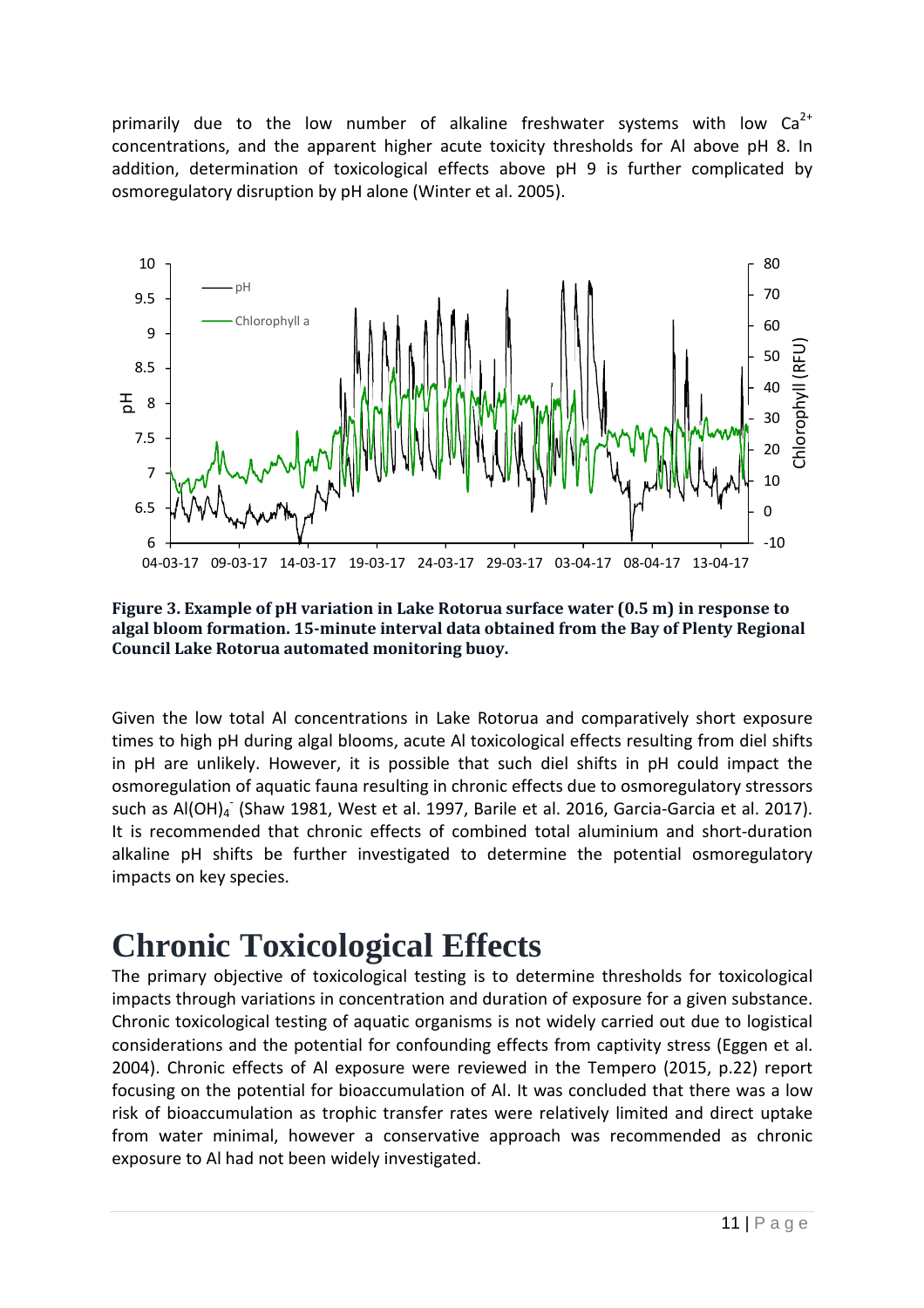Since 2015 a more substantial body of chronic toxicity testing has been carried by Cardwell et al. (2018) on eight freshwater species including two fish species (*Pimephales promelas* and *Danio rerio*), an oligochaete worm (*Aeolosoma* sp.), a rotifer (*Brachionus calyciflorus*), a snail (*Lymnaea stagnalis*), an amphipod (*Hyalella azteca*), a midge (*Chironomus riparius*), and an aquatic plant (*Lemna minor*). Sub-chronic and chronic Al toxicity testing has also been carried out by Gensemer et al. (2018) for fathead minnow, two invertebrate species (*Ceriodaphnia dubia* and *Daphnia magna*) and the alga *Pseudokirchneriella subcapitata*. Wang et al. (2018) also tested chronic and acute toxicity for the unionid mussel (*Lampsilis siliquoidea*) and *Hyalella azteca*. Collectively, these data provide a significant advance in assessing potential Al toxicity under a range of conditions including DOM, water hardness and pH.

Utilising the data from the above studies, DeForest et al. (2018) developed a multiple linear regression (MLR) model to predict chronic Al toxicity under varying conditions of DOM, pH and water hardness. Hazardous concentrations to 5% (HC5) of species or genera were then derived using the methodology described in Stephan et al. (1985). The HC5 is a statistically derived value from species sensitivity data of multiple species to a single toxicant, and is analogous to the Predicted No-Effect Concentration (PNEC) for a single species. Using the DOM and water hardness values provided in Table 1 for Lake Rotorua, the MLR model of DeForest et al. (2018) was used to calculate HC5 values for a range of pH values (Figure 4). When compared to both the ANZECC 2000 trigger value for dissolved Al (0.055 mg  $L^{-1}$ ) and mean total Al concentration in Lake Rotorua (0.020 mg  $L^{-1}$ ), chronic toxicological effects from Al exposure are unlikely to result under typical pH conditions in Lake Rotorua.



**Figure 4. Total aluminium 5% hazardous concentrations (HC5) for Lake Rotorua under differing pH values based on mean dissolved organic matter concentration of 2 mg L-1 and mean water hardness of 14 mg L-1 (as CaCO3). HC5 values were calculated using DeForest et al. (2018) multiple linear regression models. The blue dashed line indicates ANZECC 200O trigger value for dissolved aluminium in freshwater systems, and the red dashed line indicates mean total aluminium concentration for Lake Rotorua.**

Although Al is not specifically monitored, chronic toxicity in receiving environments downstream of Lake Rotorua is also unlikely. Dissolved and suspended Al in the discharge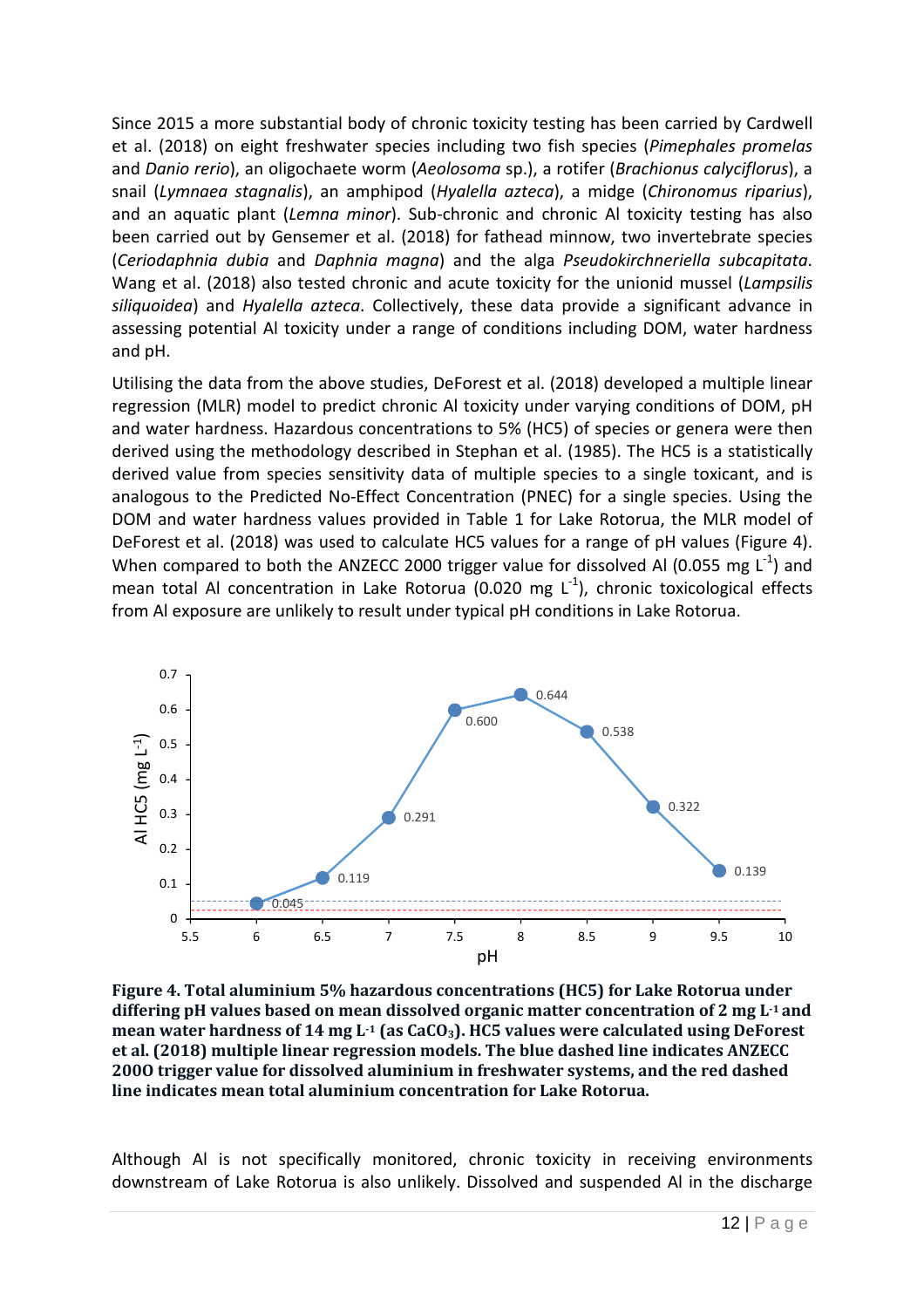from Lake Rotorua (mean discharge 17.8 m<sup>3</sup> s<sup>-1</sup> (Fish 1975)) is assumed to be further diluted by combination of flow from Lake Rotoiti (mean discharge 4.83  $m^3$  s<sup>-1</sup> CLUES (Semadeni-Davies et al. 2016)) before entering the Kaituna River and discharging (mean 39 m<sup>3</sup> s<sup>-1</sup> (Jensen et al. 2011)) at the Ōngātoro/Maketu Estuary where further dilution likely occurs due to tidal exchange. A total Al concentration of 0.08 mg  $L^{-1}$  was measured in May 2008 (i.e., following initiation of dosing to the Utuhina Stream, but prior to Puarenga Stream dosing) approximately half-way down the Kaituna River (Park 2010), well below likely toxicity threshold concentrations for total Al. It should be noted that significant loading of Al to the Lower Kaituna River likely occurs from tributaries to the Kaituna River, with reported tributary concentrations ranging from 0.14–0.52 mg L<sup>-1</sup> (Park 2010). These higher total Al tributaries are likely to make ascertaining impacts on the downstream receiving environment difficult, particularly given a lack of monitoring data prior to the start of alum dosing. It is recommended that a longitudinal study of water column and sediment Al concentrations be undertaken to further determine the likelihood of Al impacts on the Kaituna River.

Golding et al. (2015) proposed a marine water quality guideline of 0.024 mg total Al  $L^{-1}$ . This value is based on chronic 10% inhibition or effect concentrations (IC10 or EC10) and noobserved-effect concentrations (NOECs) from 11 species (two literature values and nine species tested including temperate and tropical species) representing six taxonomic groups (Golding et al. 2015). The proposed guideline concentration is above the current mean water column concentration for Lake Rotorua (0.020 mg total Al  $L^{-1}$ ), however further data should be collected to determine Lake Rotorua's contribution to the total of Al loading to the Ōngātoro/Maketu Estuary and the exposure levels of biota in the estuary.

# **Geothermal Sources of Aluminium**

Sulphur Bay is a continuously active geothermal area and a designated wildlife reserve on the southern shores of Lake Rotorua (Figure 1). Total Al concentration within the Sulphur Bay water column is naturally elevated (1 mg  $L^{-1}$  prior to Al dosing) due to geothermal fluid infiltration (Martin et al. 2000, Landman and Ling 2009). In addition, pH within the Bay is very low ( $\gamma$ pH 2.5 – 3.0) resulting in the formation of highly toxic monomeric Al species (Al<sup>3+</sup>) (Sparling and Lowe 1996, Ling 2017). The toxic conditions within the bay restrict species diversity to highly tolerant species, primarily *Chironomus* spp..

Near the mouth of the bay the geothermally derived water mixes with water from the main body of the lake and pH increases to  $\sim$  pH 7, resulting in the formation of less toxic Al(OH)<sub>3</sub> precipitate, and chironomids, aquatic plants (*Eleocharis* spp.) and kakahi (*Echyridella menziesi*) can be found. However, plumes of cloudy white, lower pH, water can often be observed flowing from the bay along the south-western shore of the lake, likely driven by prevailing westerly winds and currents. These plumes appear to be highly variable, resulting in stochastic impacts on the local biota, likely due to low pH and geothermally derived elements, and producing abrupt changes in the abundance of less mobile organisms (Landman and Ling 2009, Ling 2017). Ecological monitoring initiated prior to alum dosing of the Puarenga Stream has found no adverse effects to Lake Rotorua shoreline biota nor caused any apparent increase in aluminium bioaccumulation in lake biota in the vicinity of Sulphur Bay (Ling 2017). It is recommend that regular monitoring for impacts is continued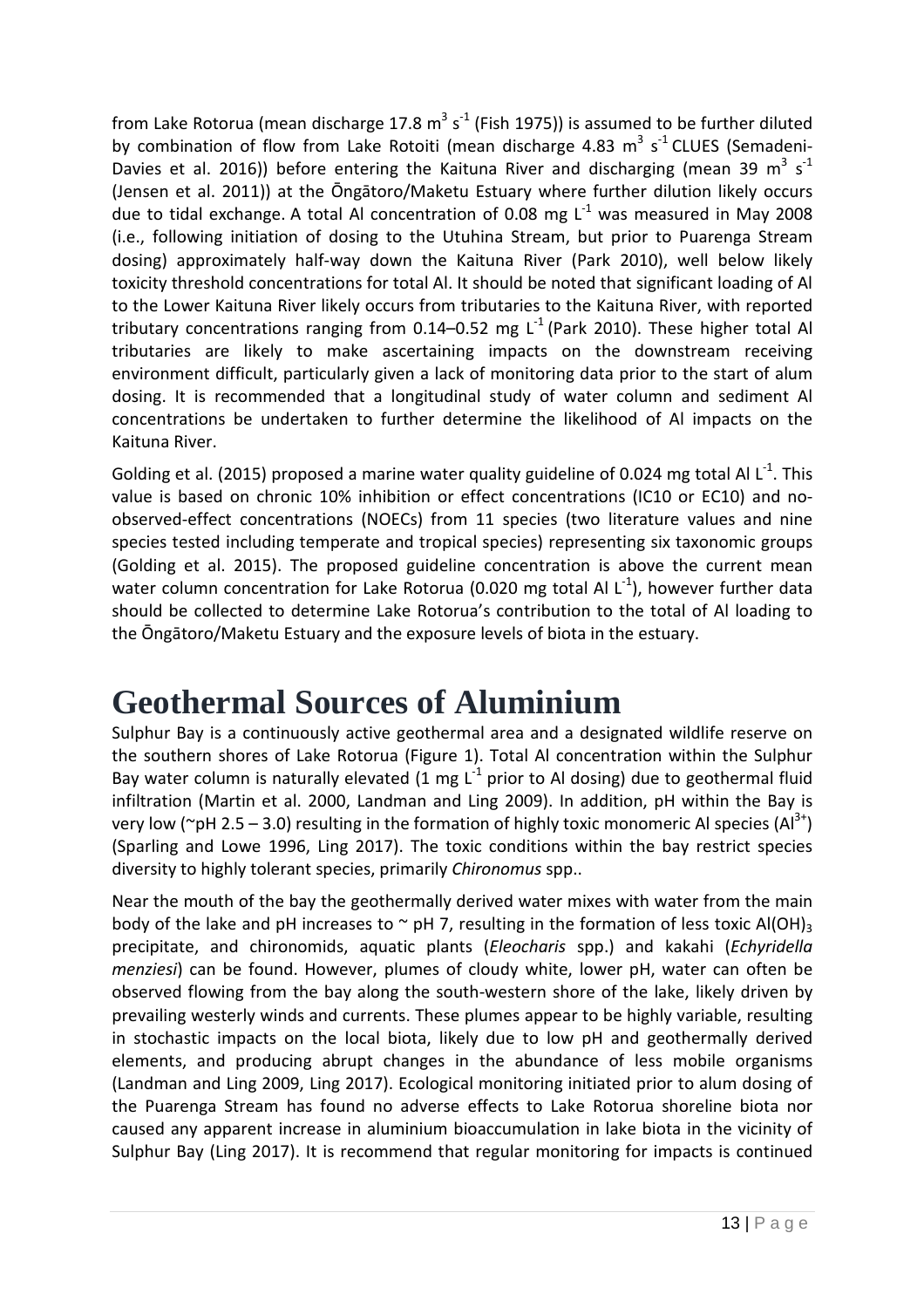and potentially expanded to provide more insight into the extent of the impacts from plumes flowing from Sulphur Bay and the likely mechanisms for these impacts.

## **Conclusions**

Following the publication of the original ERI report "Ecotoxicological Review of Alum Applications to the Rotorua Lakes" in 2015, a number of studies investigating the toxicological effects of Al have been published. Notable advances in the understanding of chronic effects and mediating (DOM and water hardness) factors have been achieved. From reviewing this literature the following conclusions can be made:

- 1. Total Al concentration in the water column of Lake Rotorua is at the lower end of concentrations used in toxicological testing, but the results of such studies are still applicable to Lake Rotorua. Recent studies examining chronic low level effects support the previous assessment that toxic effects from alum dosing in Lake Rotorua are unlikely.
- 2. Formation of algal blooms in Lake Rotorua can cause diel shifts in water column pH of up to 3 pH units (6.5 – 9.5). Laboratory studies have demonstrated toxicological effects at the alkaline end of this shift. However, these extreme pH values are highly transient, limiting the exposure time, and when coupled with low average Al concentration in the water column it is reasonable to conclude algal blooms are unlikely to promote acute Al toxicity. However, it is recommended that chronic effects of combined total aluminium and short-duration alkaline pH shifts be further investigated to determine the potential for negative osmoregulatory impacts on key species.
- 3. Significant advances have been made in determining thresholds values for chronic Al exposure. Using MLR models developed by the USEPA, statistically derived threshold values (HC5) can be produced for a range of pH conditions under specified concentrations of DOM and water hardness. When calculated for Lake Rotorua these threshold values indicate that chronic effects from alum dosing are unlikely. However, caution should be used in applying these values as the data is not based on New Zealand species.
- 4. Due to active geothermal activity, AI concentrations are significantly higher (1 mg  $L^{-1}$ ) and pH lower ( $\sim$ pH 3) in Sulphur Bay compared to the rest of Lake Rotorua. This has produced an area naturally depauperate in freshwater biota but at the mouth of the bay mixing with waters from the main lake body negates these effects and normal lake diversity can be observed. No adverse effects have been observed from alum dosing of the Puarenga Stream. However, plumes of low pH, geothermally derived water often flow from Sulphur Bay along the south-eastern shoreline producing abrupt changes in the abundance of biota. It is recommend that regular monitoring for impacts is continued and potentially expanded to provide more insight into the extent of the impacts from plumes flowing from Sulphur Bay and the likely mechanisms for these impacts

This review supports previous findings that the cautious use of continuous low level alum dosing is an ecologically acceptable option for reducing phosphorus loading to Lake Rotorua. The low water hardness, low dissolved organic matter concentration and low buffering capacity of Lake Rotorua caution against the bulk or widespread application of alum for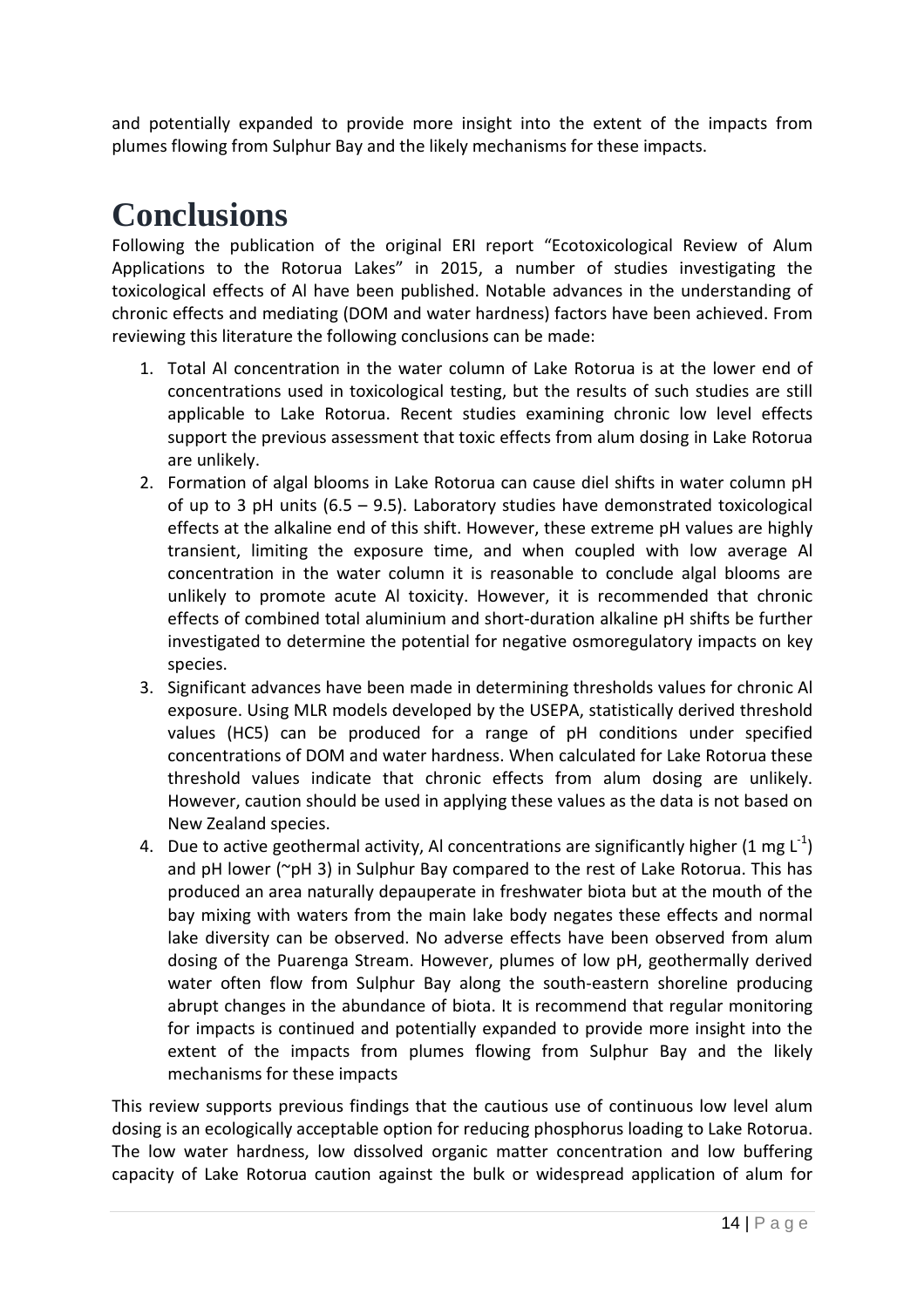phosphorus management. Under the present alum dosing regimen, impacts on downstream biota are unlikely due to low lake concentration, however, it is recommended that a longitudinal study of water column and sediment Al concentrations be undertaken to further determine the likelihood of Al impacts on biota in the Kaituna River and Ōngātoro/Maketu Estuary.

#### **Acknowledgements**

Review of this report was provided by Warwick Vincent, Nick Ling and John Tyrrell. Funding was provided by the Bay of Plenty Regional Council as part of the Plan Change 10 science review in 2018 for Lake Rotorua.

## **References**

Adams WJ, Cardwell AS, DeForest DK, Gensemer RW, Santore RC, Wang N and Nordheim E (2018). Aluminum bioavailability and toxicity to aquatic organisms: Introduction to the special section. *Environmental Toxicology and Chemistry* **37**: 34-35.

Barile J, Escudero M and Jara L (2016). Effect of pH on embryonic survival, embryonic and hatching period of Galaxias maculatus. *Revista De Biologia Marina Y Oceanografia* **51**: 181- 185.

Cardwell AS, Adams WJ, Gensemer RW, Nordheim E, Santore RC, Ryan AC and Stubblefield WA (2018). Chronic toxicity of aluminum, at a pH of 6, to freshwater organisms: Empirical data for the development of international regulatory standards/criteria. *Environmental Toxicology and Chemistry* **37**: 36-48.

DeForest DK, Brix KV, Tear LM and Adams WJ (2018). Multiple linear regression models for predicting chronic aluminum toxicity to freshwater aquatic organisms and developing water quality guidelines. *Environmental Toxicology and Chemistry* **37**: 80-90.

Eggen RI, Behra R, Burkhardt-Holm P, Escher BI and Schweigert N (2004). Challenges in ecotoxicology. *Environmental Science and Technology* **February**: 59A-64A.

Fish GR (1975). Lake Rotorua and Rotoiti, North Island, New Zealand: their trophic status and studies for a nutrient budget. Wellington, New Zealand, New Zealand Ministry of Agriculture and Fisheries**:** 71.

Garcia-Garcia G, Jimenez-Contreras J, Vargas-Hernandez AA, Nandini S and Sarma SSS (2017). Is aluminum innocuous to zooplankton at pH below 6? *Bulletin of Environmental Contamination and Toxicology* **98**: 489-495.

Gensemer RW, Gondek JC, Rodriquez PH, Arbildua JJ, Stubblefield WA, Cardwell AS, Santore RC, Ryan AC, Adams WJ and Nordheim E (2018). Evaluating the effects of pH, hardness, and dissolved organic carbon on the toxicity of aluminum to freshwater aquatic organisms under circumneutral conditions. *Environmental Toxicology and Chemistry* **37**: 49-60.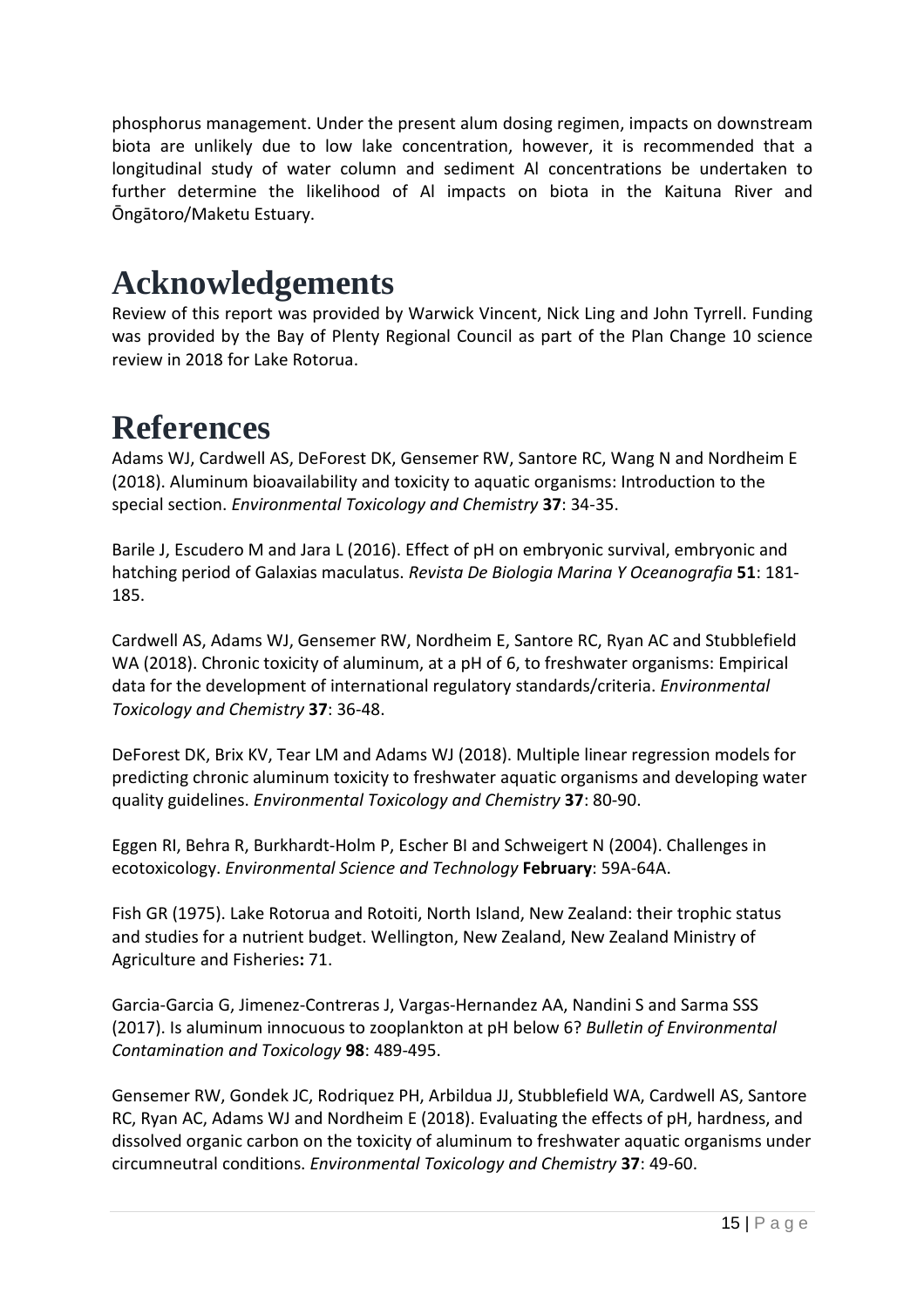Gensemer RW and Playle RC (1999). The bioavailability and toxicity of aluminum in aquatic environments. *Critical Reviews in Environmental Science and Technology* **29**: 315-450.

Golding LA, Angel BM, Batley GE, Apte SC, Krassoi R and Doyle CJ (2015). Derivation of a water quality guideline for aluminium in marine waters. *Environmental Toxicology and Chemistry* **34**: 141-151.

Gundersen DT, Bustaman S, Seim WK and Curtis LR (1994). pH, hardness, and humic acid influence aluminum toxicity to rainbow trout (*Oncorhynchus mykiss*) in weakly alkaline waters. *Canadian Journal of Fisheries and Aquatic Sciences* **51**: 1345-1355.

Heini A, Puustinen I, Tikka M, Jokiniemi A, Lepparanta M and Arvola L (2014). Strong dependence between phytoplankton and water chemistry in a large temperate lake: spatial and temporal perspective. *Hydrobiologia* **731**: 139-150.

Jensen JK, Tuckey B and Gasc A (2011). Lower Kaituna River – Maketu Estuary Initial Water Quality Modelling: Final report. Massey University, Albany, DHI Water and Environment**:** 44.

Landman MJ and Ling N (2009). Sulphur Bay Baseline Monitoring for the Puarenga Stream Alum Discharge. Rotorua, Scion**:** 10.

Ling N (2017). Puarenga Stream alum dosing – effects on Lake Rotorua/Sulphur Bay biota 2016. The University of Waikato, Hamilton, New Zealand., Environmental Research Institute, Faculty of Science and Engineering**:** 12.

Maberly SC (1996). Diel, episodic and seasonal changes in pH and concentrations of inorganic carbon in a productive lake. *Freshwater Biology* **35**: 579-598.

Martin R, Rodgers K and Browne P (2000). Aspects of the distribution and movement of aluminium in the surface of the Te Kopia geothermal field, Taupo Volcanic Zone, New Zealand. *Applied Geochemistry* **15**: 1121-1136.

McDonald D, Walker R and Wilkes P (1983). The interaction of environmental calcium and low pH on the physiology of the rainbow trout, *Salmo gairdneri*: II. Branchial ionoregulatory mechanisms. *Journal of Experimental Biology* **102**: 141-155.

Park S (2010). Water Quality Survey of the Lower Kaituna Catchment 2007 - 2008. Environmental Publication 2010/01. Whakatane, New Zealand, Bay of Plenty Regional Council**:** 82.

Poléo ABS and Hytterød S (2003). The effect of aluminium in Atlantic salmon (*Salmo salar*) with special emphasis on alkaline water. *Journal of Inorganic Biochemistry* **97**: 89-96.

Roy RL and Campbell PG (1997). Decreased toxicity of Al to juvenile Atlantic salmon (*Salmo salar*) in acidic soft water containing natural organic matter: A test of the free-ion model. *Environmental Toxicology and Chemistry* **16**: 1962-1969.